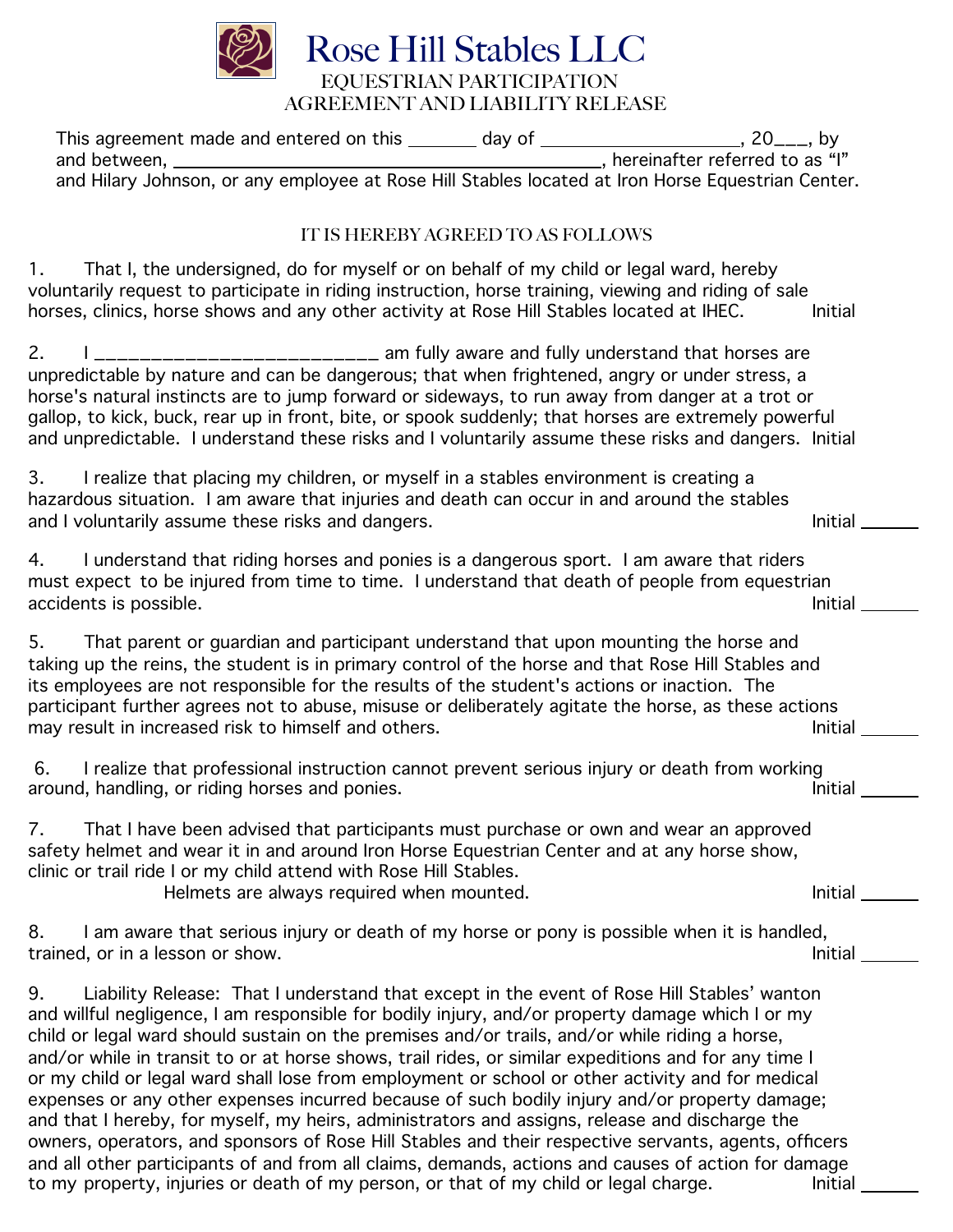10. Rose Hill Stables, its owners, employees, and associates, have my permission to initiate emergency first aid treatment for my children, my animals, and myself in case of an accident. They also have my permission to authorize emergency medical treatment by qualified medical personnel for my children or myself, and veterinary treatment by qualified veterinary personnel for my animals. Initial the state of the state of the state of the state of the state of the state of the state of the state of the state of the state of the state of the state of the state of the state of the state of the

11. That the participant is currently covered by accident and medical insurance and will remain insured for the duration of all activities with Rose Hill Stables, at Iron Horse Equestrian Center.

|                                                                                                                                                                                                                                                                                                                                                      | Policy Number  |
|------------------------------------------------------------------------------------------------------------------------------------------------------------------------------------------------------------------------------------------------------------------------------------------------------------------------------------------------------|----------------|
|                                                                                                                                                                                                                                                                                                                                                      |                |
| That I further understand that should medical emergency treatment be required, the current<br>12.<br>insurance information listed here will be provided to the attending clinic or hospital to cover future<br>payment of incurred bills.                                                                                                            | Initial        |
| That I agree to pay all expenses (Training, Board, Veterinarian, Farrier, etc.) on or before<br>13.<br>their due date and that a 30 day notice must be given prior to termination of training or services.<br>That I understand that legal action will be taken to collect any accounts that become delinquent<br>according to California State Law. | Initial        |
| That this agreement is entered into in the State of California and will be interpreted and<br>14.<br>enforced under the laws of that State.                                                                                                                                                                                                          | Initial        |
| 15.<br>Upon the signing of this agreement, participant acknowledges that he or she has read<br>and agrees to be bound by Rose Hill Stables' rules.                                                                                                                                                                                                   | <b>Initial</b> |
| I, the undersigned, being of legal age and of sound mind and not being under the influence<br>of alcohol, drugs, prescribed medication or intoxicants, have read and understand the<br>forgoing agreement and release. I have also completed a medical release that is<br>attached to this document.                                                 | Initial        |

All information is required.

PRINT full name(s) of participant(s). If participant is under age, parent or guardian name and signature are required:

| Home Phone: __________________________Cell Phone: _______________________________ Work Phone: ________________ |  |  |  |  |
|----------------------------------------------------------------------------------------------------------------|--|--|--|--|
|                                                                                                                |  |  |  |  |